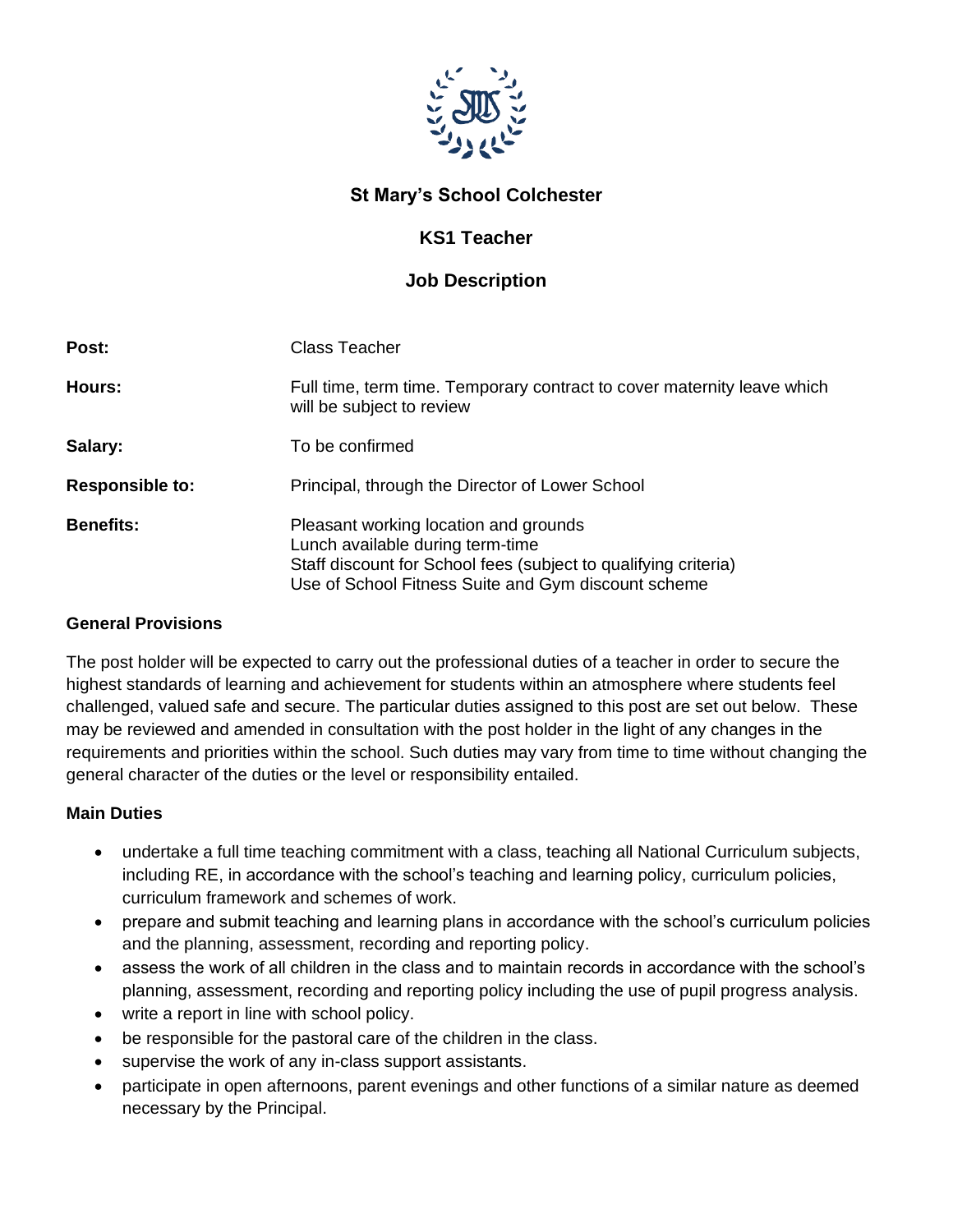- attend and participate in staff meetings, professional development meetings and professional development days, following up such professional development sessions with the implementation of the strategies and systems proposed by the school.
- promote the values of the school and play a full part in the implementation of school policies.
- keep yourself up to date in modern teaching and learning research and the implementation of such work.
- carry out playground duties as required.
- assist in the provision of cover for staff absences.

#### **General**

- foster good relationships with all persons who have an interest and involvement in the school including non-teaching staff, governors, parents and all visitors to the school.
- implement, monitor and review your personal development objectives and action plan.
- understand the importance of customer service with parents.
- undertake such reasonable duties as may be required from time to time by the Director of Lower School/Principal.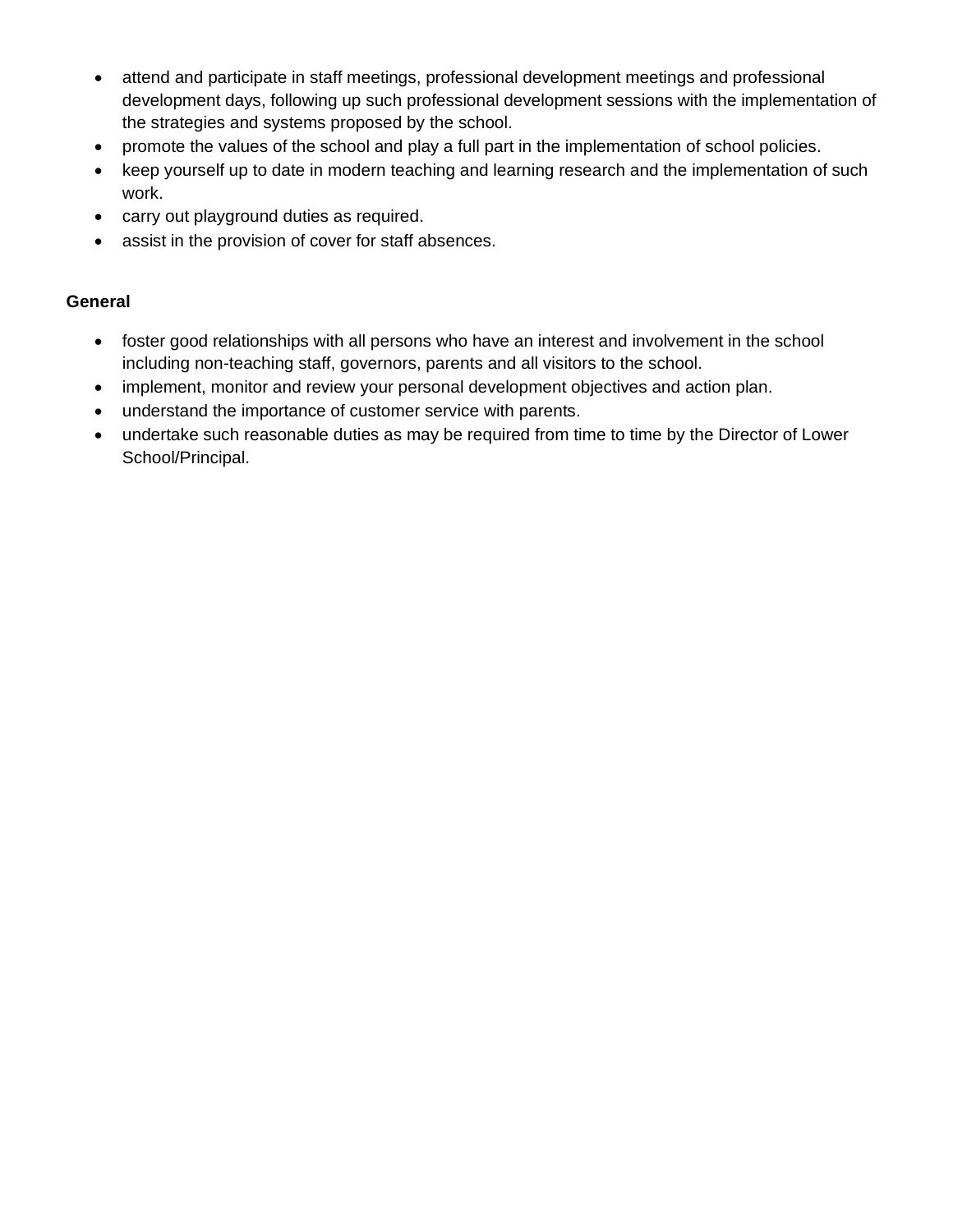

# **St Mary's School Colchester**

## **KS1 Teacher - Person Specification**

|                                                                                                    | <b>Essential</b> | <b>Desirable</b> |
|----------------------------------------------------------------------------------------------------|------------------|------------------|
| <b>Qualifications/Knowledge</b>                                                                    |                  |                  |
| Teaching qualifications and training in the Key Stage<br>post for which they wish to be considered | V                |                  |
| <b>QTS</b>                                                                                         |                  |                  |
| <b>Evidence of Continued Career Development</b>                                                    |                  |                  |
| Good knowledge of all National Curriculum subjects                                                 | V                |                  |
| An understanding of current best practice in education                                             |                  | V                |
| <b>Skills and Expertise</b>                                                                        |                  |                  |
| Teach across age and ability range.                                                                | N                |                  |
| Good range of IT skills                                                                            | V                |                  |
| High expectations of all pupils                                                                    | V                |                  |
| Able to create a well organised and stimulating learning<br>lenvironment.                          |                  |                  |
| Excellent time management and organisational skills                                                |                  |                  |
| <b>Excellent communication skills</b>                                                              |                  |                  |
| Ability to work effectively as part of a hardworking school                                        | V                |                  |
| Ability to prioritise workloads                                                                    | N                |                  |
| <b>Personal Qualities</b>                                                                          |                  |                  |
| Ability to establish positive relationships with staff, pupils<br>and parents                      | V                |                  |
| Ability to work as part of a team                                                                  | $\sqrt{}$        |                  |
| Ability to multi-task and be flexible                                                              | V                |                  |
| Ability to think creatively and demonstrate initiative                                             |                  |                  |
| High standards and expectations of pupils and yourself                                             | V                |                  |
| Commitment to the school's extra-curricular programme                                              | V                |                  |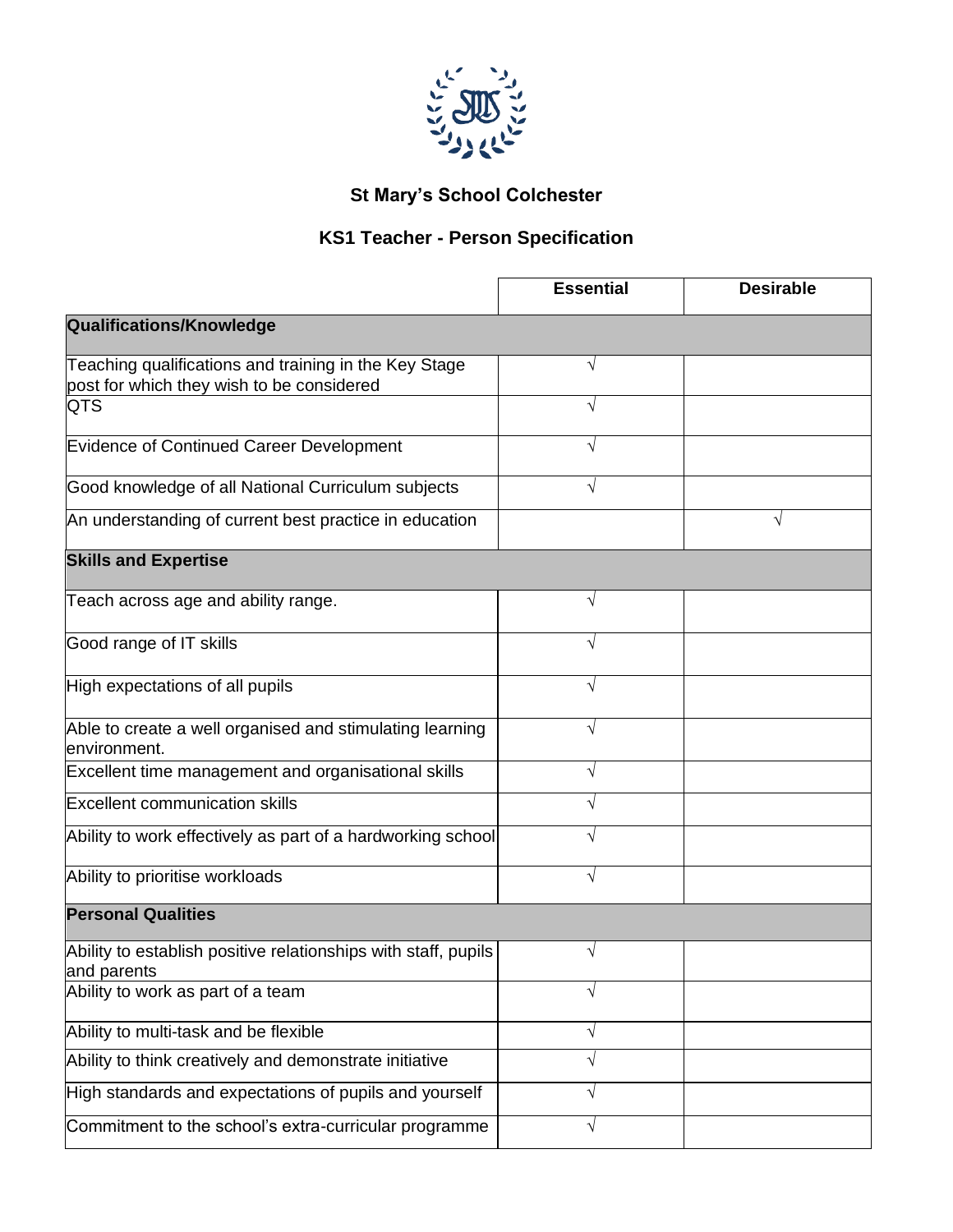| Sense of humour and positive outlook                                                   |  |
|----------------------------------------------------------------------------------------|--|
| <b>Philosophy and Ethos</b>                                                            |  |
| A commitment to safeguarding and promoting the<br>welfare of children and young people |  |
| Strong support for the ethos of the school                                             |  |
| A role model                                                                           |  |